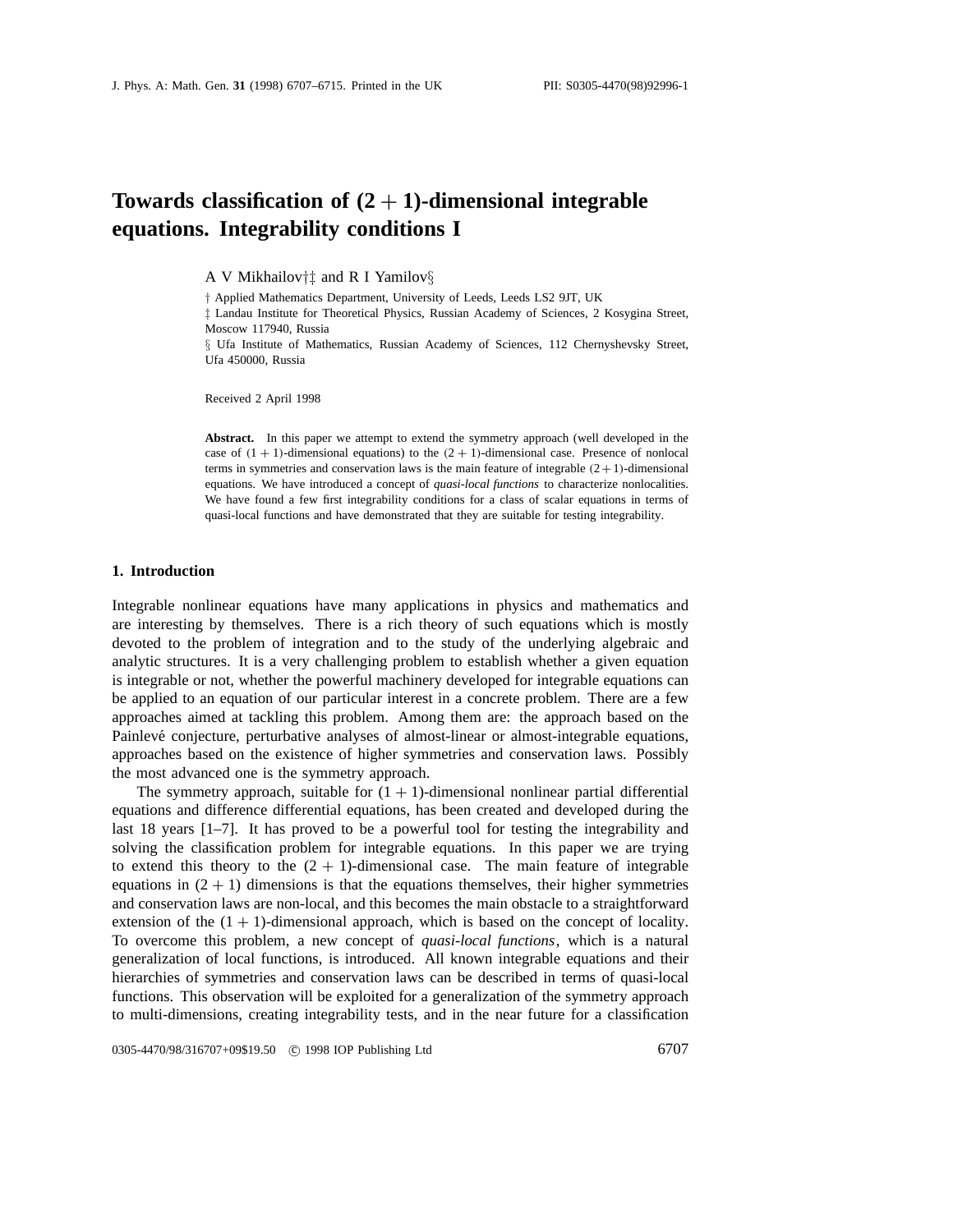of the most important types of equations. We have found a few integrability conditions for a class of scalar equations in terms of quasi-local functions and have demonstrated that the conditions obtained are suitable for testing integrability.

### **2. Formal symmetries and conservation laws in the**  $(1 + 1)$ **-dimensional case**

In the  $(1 + 1)$ -dimensional case integrable partial differential equations (PDEs)<sup> $\dagger$ </sup> or systems of PDEs

$$
u_t = K \tag{1}
$$

possess a hierarchy of higher symmetries

$$
u_{t_n} = K_n \qquad n = 0, 1, 2, \dots \tag{2}
$$

and this property can be taken as a definition of integrability. Here *K*,  $K_n \in \mathcal{F}$  where  $\mathcal{F}$  is a differential field of complex (or real) valued functions of  $u = u(x, t)$  and its *x*-derivatives. Each function from this field depends on a finite number of variables  $u_0 = u$ ,  $u_1 = u_x$ ,  $u_2 = u_{xx}, \ldots$ , which we call the dynamical variables. With  $\mathcal F$  we can take the algebraic closure of the field of meromorphic functions  $\text{Alg}(\mathbb{C}\langle\mathcal{U}\rangle)$ , where  $\mathcal{U} = \{u_k; k = 0, 1, 2, \dots\}$ is the set of dynamical variables. In many applications the functions  $K$ ,  $K_n$  are simply polynomials. Partial derivations  $\partial_x$ ,  $\partial_t$  and  $\partial_{t_n}$  are represented in  $\mathcal F$  by the operators

$$
D = \sum_{k \geq 0} u_{k+1} \frac{\partial}{\partial u_k} \qquad \frac{\mathrm{d}}{\mathrm{d}t} = \sum_{k \geq 0} D^k(K) \frac{\partial}{\partial u_k} \qquad \frac{\mathrm{d}}{\mathrm{d}t_n} = \sum_{k \geq 0} D^k(K_n) \frac{\partial}{\partial u_k}
$$

respectively.

Equations (2) define the symmetries of (1) if (see, for example, [6, 8])

$$
[K, K_n] \stackrel{\text{def}}{=} K_*(K_n) - K_{n*}(K) = 0 \tag{3}
$$

where \* denotes the Frechét derivative. The Frechét derivative is a linear differential operator which is assigned to any function  $f \in \mathcal{F}$ 

$$
f \to f_* \stackrel{\text{def}}{=} \sum_{k \ge 0} \frac{\partial f}{\partial u_k} D^k.
$$
 (4)

Orders of equation (1) and symmetries (2) are defined as the degrees of the corresponding Frechet derivatives ord  $K = \text{deg } K_*$  and ord  $K_n = \text{deg } K_{n*}$ . We say that  $K_n$  defines a higher (or non-classical) symmetry if ord $K_n > 1$ .

A function  $\rho \in \mathcal{F}$  is called a density of a conservation law of (1) if there exists  $\sigma \in \mathcal{F}$ such that

$$
\rho_t = D(\sigma). \tag{5}
$$

If we are not interested in a particular form of  $\sigma$  we write  $\rho_t \in D\mathcal{F}$ , where  $D\mathcal{F}$  is the image of the field  $\mathcal F$  under the action of the operator *D* (i.e.  $D\mathcal F = \{D(f); f \in \mathcal F\}$ ).

Relation (5) is obviously satisfied if  $\rho = D(h)$ , where  $h \in \mathcal{F}$ . In this case  $\sigma = h_t \in \mathcal{F}$ . Such densities are called trivial. Two conserved densities  $\rho_1$ ,  $\rho_2$  are considered as equivalent  $(\rho_1 \simeq \rho_2)$  if the difference  $\rho_{12} = \rho_1 - \rho_2$  is a trivial density  $(\rho_{12} \simeq 0, i.e. \rho_{12} \in D\mathcal{F})$ . By

*<sup>†</sup>* For simplicity here we restrict ourselves to the consideration of scalar equations, a generalization for the vector case can be found in [4–6].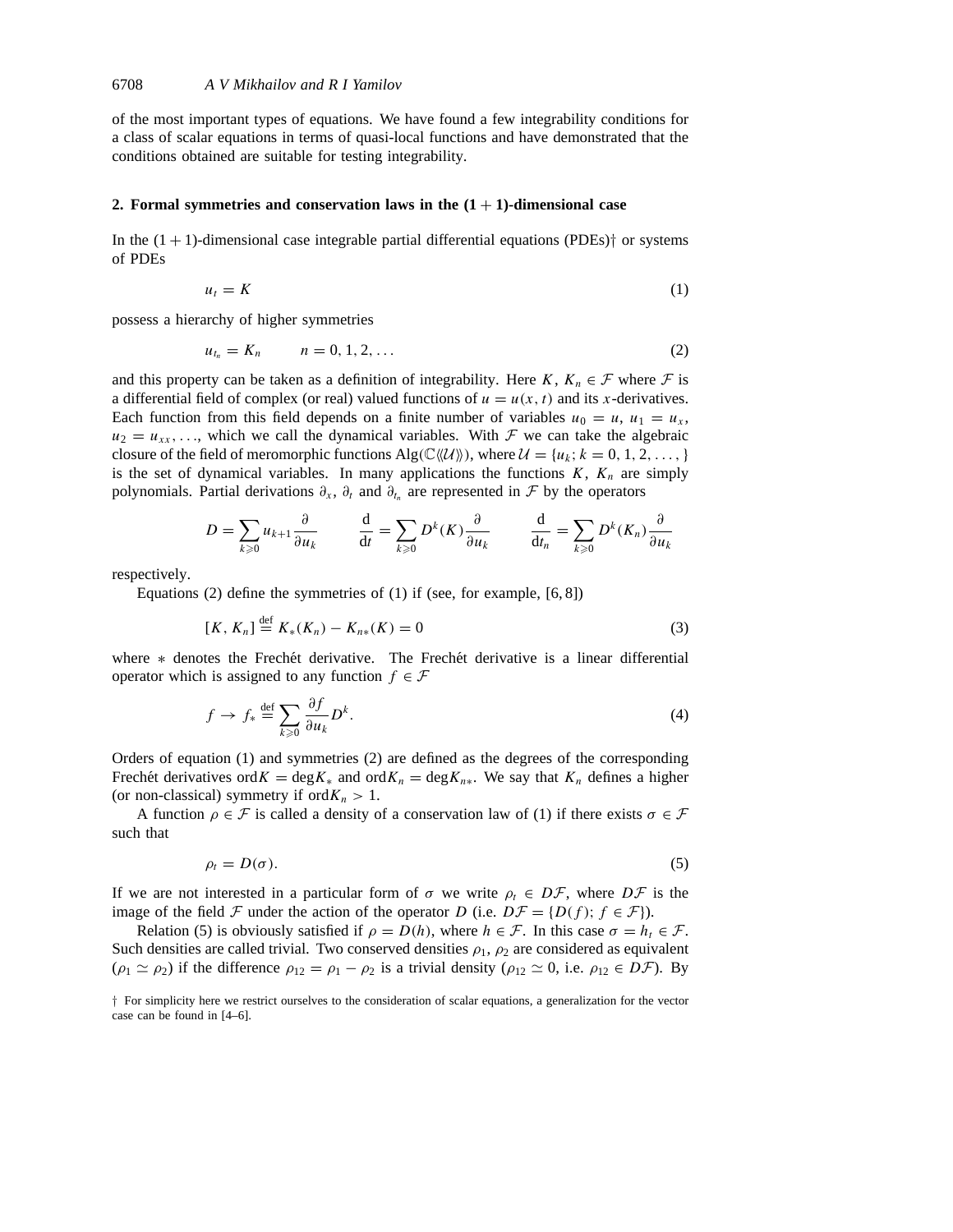the order of a conserved density  $\rho$  we shall mean the degree of the differential operator  $R = (\delta \rho / \delta u)_*,$  where the variational derivative is defined as

$$
\frac{\delta f}{\delta u} \stackrel{\text{def}}{=} \sum_{k \ge 0} (-D)^k \frac{\partial f}{\partial u_k} \qquad \forall f \in \mathcal{F}.\tag{6}
$$

The variational derivative has the following useful properties [8]

$$
\frac{\delta D(f)}{\delta u} = 0 \qquad \frac{\mathrm{d}}{\mathrm{d}t} \frac{\delta f}{\delta u} = \frac{\delta}{\delta u} \frac{\mathrm{d}f}{\mathrm{d}t} - K_{*}^{\dagger} \frac{\delta f}{\delta u} \qquad \forall f \in \mathcal{F} \tag{7}
$$

 $(A^{\dagger}$  denotes the formally adjoint operator: if  $A = \sum a_k D^k$  then  $A^{\dagger} = \sum (-D)^k \cdot a_k$ , and · is the usual operator multiplication). Moreover, if  $\delta f/\delta u = 0$ ,  $f \in \mathcal{F}$ , then  $f \in D\mathcal{F} + \mathbb{C}$ (the Gelfand–Manin–Shubin theorem [9]). Thus, a conserved density is non-trivial if its variational derivative does not vanish. Only non-trivial conserved densities make sense.

Let us denote by  $R\{D\}$  a ring of formal pseudodifferential operators (or, shorter, formal operators) of the form

$$
A = a_p D^p + a_{p-1} D^{p-1} + \dots + a_0 + a_{-1} D^{-1} + \dots
$$

with coefficients  $a_k \in \mathcal{F}$ . The product in  $\mathcal{R}\{D\}$  is uniquely defined by

$$
b_k D^k \cdot a_m D^m = b_k a_m D^{k+m} + {k \choose 1} b_k D(a_m) D^{k+m-1} + {k \choose 2} b_k D^2(a_m) D^{k+m-2} + {k \choose 3} b_k D^3(a_m) D^{k+m-3} + {k \choose 4} b_k D^4(a_m) D^{k+m-4} + \cdots
$$
\nwhere

\n(8)

where

$$
\binom{k}{m} = \frac{k(k-1)(k-2)\dots(k-m+1)}{m!}.
$$

We denote by  $\mathcal{R}{D}_+$  the subring of differential operators  $\mathcal{R}{D}_+ \subset \mathcal{R}{D}$ . For example, if  $f \in \mathcal{F}$ , then the Frechet derivative  $f_*$  does belong to  $\mathcal{R}{D}_+$ . In the scalar case,  $R{D}$  is a skew-field because for each operator *A* ∈ *F* the inverse operator *A*<sup>-1</sup> such that  $AA^{-1} = A^{-1}A = 1$  exists and is uniquely defined. Moreover, fractional powers  $A^{k/p}$  of a formal operator  $A, p = \deg(A)$ , are well defined.

A formal operator  $L \in \mathcal{R}{D}$ 

$$
L = l_p D^p + l_{p-1} D^{p-1} + \dots + l_0 + l_{-1} D^{-1} + \dots \qquad l_k \in \mathcal{F}
$$

is called a formal symmetry of order *N* of equation (1) if it satisfies the following inequality  $[3, 4, 6]$ 

$$
\deg(L_t - [K_*, L]) \leqslant \deg(K_*) + \deg(L) - N. \tag{9}
$$

Here the bracket  $[A, B] = A \cdot B - B \cdot A$  denotes the usual commutator of (formal pseudodifferential) operators. This definition can be easily motivated. Indeed, assuming that  $K_n$  is a symmetry of order  $N > 1$  and taking the Frechet derivative of equation (3), we get  $\partial_t K_{n*} - [K_*, K_{n*}] = \partial_{t_n} K_*$ . If we denote  $L = K_n$  and estimate the degree of the left-hand side, then we arrive at the inequality (9). Thus, the existence of a symmetry of order *N* implies the existence of a formal symmetry of the same order. In contrast to higher symmetries, the conditions of existence of formal symmetries can be easily obtained in terms of *K* and its derivatives and analysed. These conditions are not influenced by lacunae in the hierarchy of symmetries and are invariant under changes of variables. If equation (1) has an infinite hierarchy of symmetries of increasing order, then equation

$$
L_t = [K_*, L] \tag{10}
$$

has a non-trivial solution  $L \in \mathcal{R}{D}$  (see [3, 4, 6]).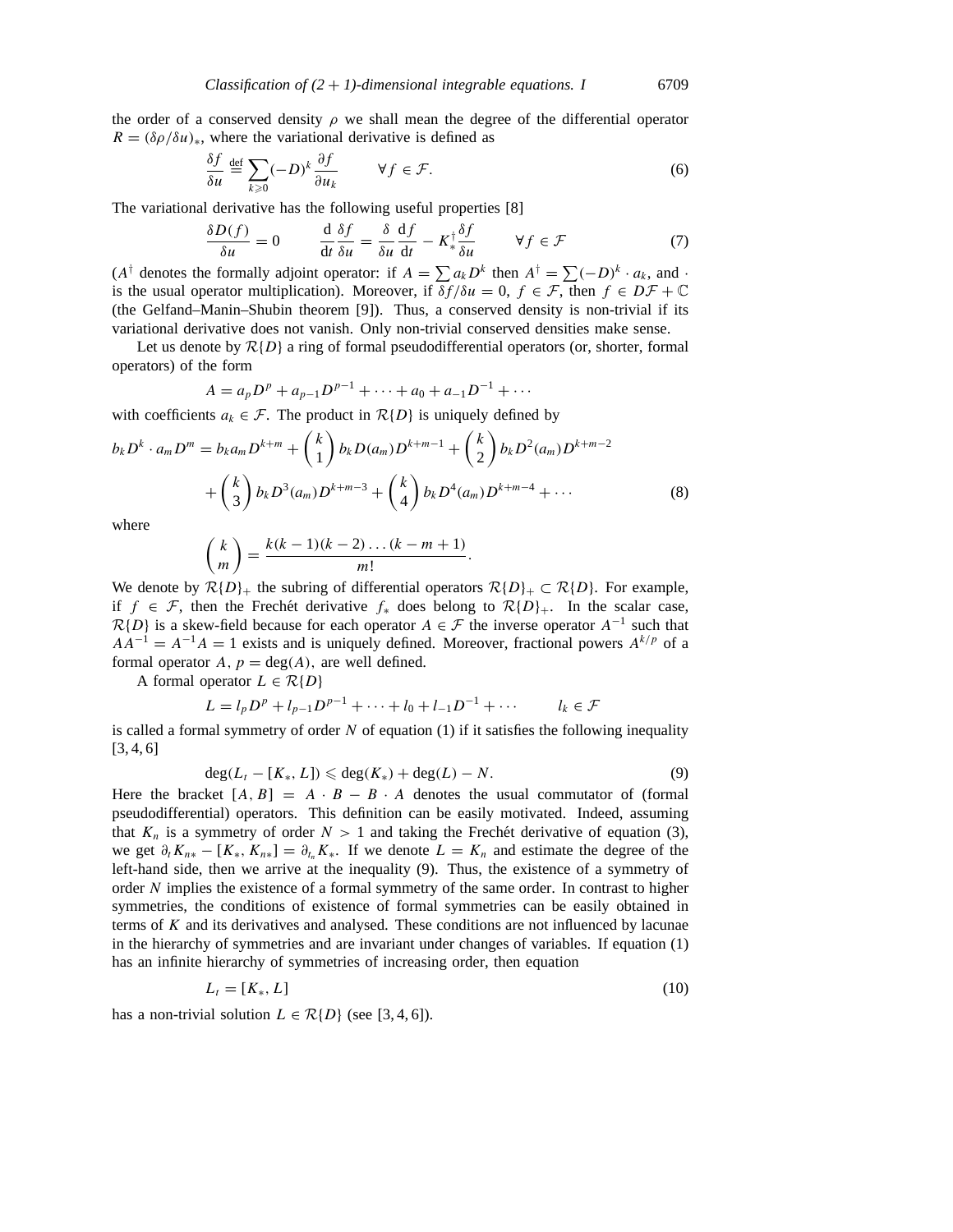A formal operator  $R \in \mathcal{R}{D}$  is called a formal conservation law of order N if it satisfies the following inequality [3, 4, 6]

$$
\deg(R_t + R \cdot K_* + K_*^{\dagger} \cdot R) \leqslant \deg(R) + \deg(K_*) - N. \tag{11}
$$

In particular, if  $\rho \in \mathcal{F}$  is a conserved density of order  $N > m = \text{ord}K$ , then  $R = (\delta \rho / \delta u)_*$ is a formal conservation law of order  $N - m$ . If equation (1) has an infinite hierarchy of conservation laws of increasing order, then it has a formal conservation law of infinite order, i.e. the following formal operator equation

$$
R_t + R \cdot K_* + K_*^{\dagger} \cdot R = 0 \tag{12}
$$

has a non-trivial solution  $R \in \mathcal{R}{D}$  [3]. If equation (1) has two conservation laws with densities  $\rho_1$ ,  $\rho_2$  of orders  $m < N_1 < N_2$ , then it has formal conservation laws  $R_k = (\delta \rho_k / \delta u)_*$  of orders  $N_k - m$  and a formal symmetry  $L = R_1^{-1} R_2$  of order  $N = N_1 - m$ [3, 4, 6].

The solvability conditions of equation (10) can be represented in the form of an infinite sequence of conservation laws  $\rho_{kt} = D(\sigma_k)$ ,  $k = -1, 0, 1, 2, \ldots$ , (the *canonical conservation laws*) of the original equation (1). For example, the first condition can be written as  $\rho_{-1,t} \in D\mathcal{F}$ , where  $\rho_{-1} = (\partial K/\partial u_m)^{-1/m}$  and  $m = \text{ord}(K)$ . This condition is equivalent to the existence of a formal symmetry of order  $m + 1$  (a formal symmetry of order *m* always exists because equation (1) is a symmetry for itself). Existence of first *p* canonical conservation laws (i.e. the fact that  $\partial_t \rho_{-1}, \partial_t \rho_0, \ldots, \partial_t \rho_{p-2} \in D\mathcal{F}$ ) is equivalent to the existence of a formal symmetry of order  $m + p$ .

Let us consider an equation of the form

$$
u_t = u_{xxx} + F(u, u_x) \tag{13}
$$

where  $F(u_0, u_1)$  is a differentiable function of its variables. Then

$$
\rho_{-1} = 1 \qquad \rho_0 = 0 \qquad \rho_1 = \frac{\partial F}{\partial u_1} \qquad \rho_2 = \frac{\partial F}{\partial u} \qquad \rho_3 = \sigma_1 = D^{-1}(\rho_{1t}), \ldots \quad (14)
$$

Existence of a formal conservation law can be expressed in the form of a sequence of the *canonical potentials*, i.e. functions  $\phi_k \in D\mathcal{F}$ ,  $k = 0, 1, 2, \ldots$  In the case of equation (13), these conditions may be reduced to the requirement that all even canonical densities are trivial:  $\rho_{2n} \in D\mathcal{F}$ ,  $n = 1, 2, \ldots$ 

For a given PDE it is very easy to check the conditions for the existence of a formal symmetry and/or a formal conservation law (it is sufficient to check that  $\delta \rho_{kt}/\delta u = \delta \phi_k/\delta u = 0$ ). They are so restrictive that, in practice, if a PDE satisfies a few first conditions (the number of the conditions required depends on the order of the PDE), then it is integrable. Moreover, in many cases these conditions enable us to find complete lists of integrable equations and classify them [3–7].

## **3. Concept of quasi-local functions**

The whole construction of the symmetry approach is based upon the concept of *local functions*, i.e. functions belonging to the field *F*. Symmetries, conservation laws, coefficients of formal symmetries and formal conservation laws are assumed to belong to  $\mathcal F$ . Sometimes in the  $(1 + 1)$ -dimensional case a simple (non-invertible in the classical sense) change of variables of the form  $v = \phi(u_1)$  could violate the local structure in the sense that symmetries and conservation laws become dependent on the primitives (indefinite integrals), i.e. they become non-local while equations remain integrable by the inverse transform method or via Cole–Hopf type transformations. Extending the field  $\mathcal F$  by just the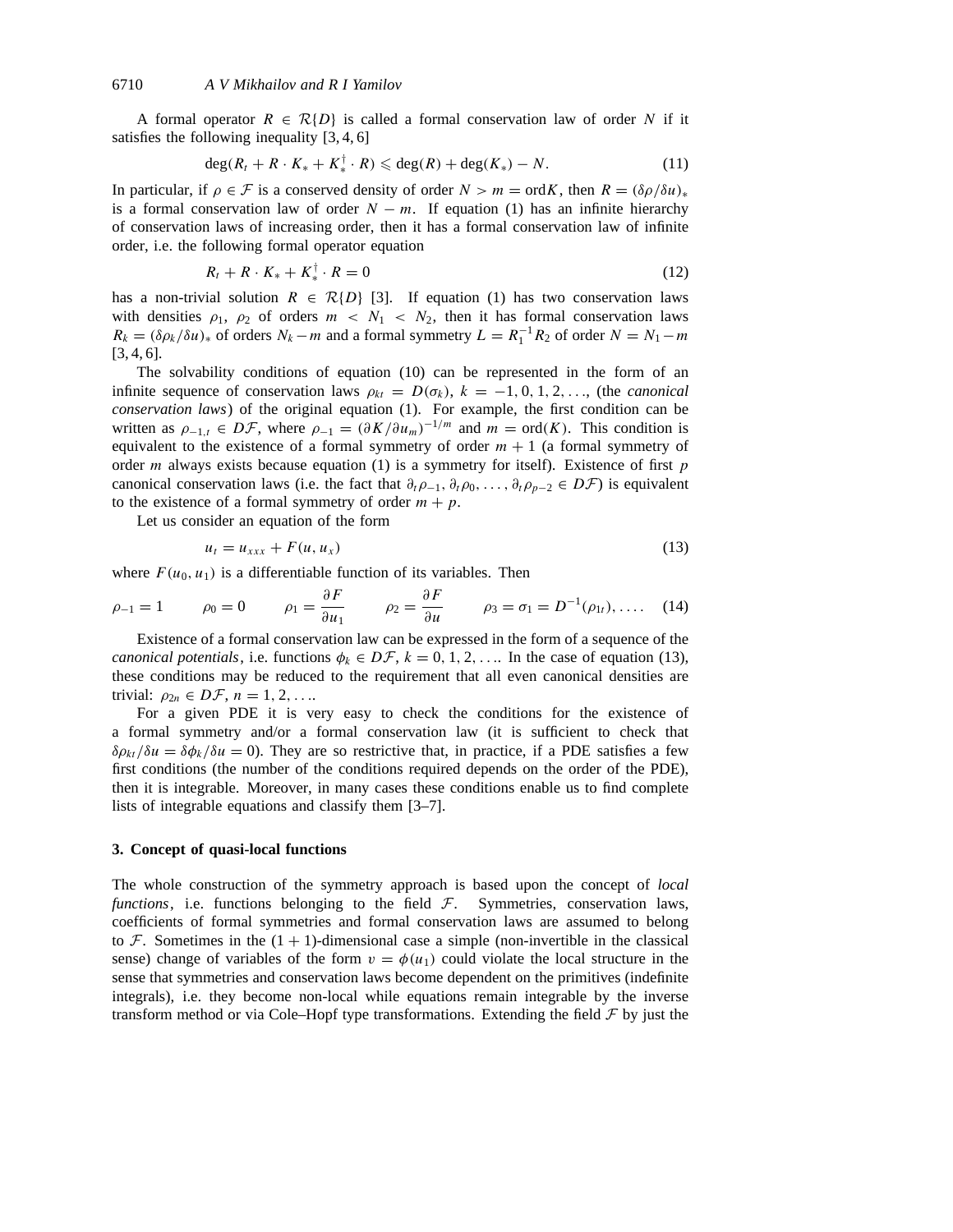adjunction of one primitive (or a finite number of primitives in some cases) and taking the closure we can come back to exactly the same scheme (within the extended field). Such cases are called weakly non-local and can be treated via the symmetry approach after a simple extension of the field [10].

In the  $(2+1)$ -dimensional case we have a different picture. If we look at the structure of higher symmetries and conservation laws of integrable equations we discover that they are non-local (even equations themselves being rewritten in the evolutionary form are non-local as a rule). The higher symmetry we take the more complex structure of non-local terms we find. Consider, for example, the hierarchy of symmetries of the Kadomtsev–Petviashvili equation

$$
u_{t_1} = u_x \t u_{t_2} = u_y \t u_{t_3} = u_{xxx} + 6uu_x - 3D^{-1}(u_{yy})
$$
  
\n
$$
u_{t_4} = u_{xxy} - D^{-2}u_{yyy} + 2u_xD^{-1}(u_y) + 4uu_y
$$
  
\n
$$
u_{t_5} = u_{xxxxx} - 10u_{xyy} + 5D^{-3}u_{yyyy} + 20u_xu_{xx} + 10uu_{xxx} + 30u^2u_x - 10u_xD^{-2}u_{yy}
$$
  
\n
$$
-20uD^{-1}(u_{yy}) - 20u_yD^{-1}(u_y) - 10D^{-1}(uu_y)_y
$$
  
\n
$$
u_{t_6} = u_{xxxxy} - \frac{10}{3}u_{yyy} + D^{-4}u_{yyyyy} + 16u^2u_y + 12u_xu_{xy} + 8u_yu_{xx} + 8uu_{xxy}
$$
  
\n
$$
+12uu_xD^{-1}(u_y) + 2u_{xxx}D^{-1}(u_y) - 6D^{-1}(u_y)D^{-1}(u_{yy})
$$
  
\n
$$
-4u_yD^{-2}(u_{yy}) - 4uD^{-2}(u_{yyy}) - 2u_xD^{-3}(u_{yyy}) + 4u_xD^{-1}(uu_y)
$$
  
\n
$$
-2D^{-1}(uD^{-1}(u_{yy}))_y \ldots
$$

where  $D^{-1}$  stands for indefinite integral  $D^{-1}f = \int^x f(x', y) dx'$ , and  $D^{-2}$  corresponds to the nesting integrations  $D^{-2}f = \int^x \int^{x'} f(x'', y) dx'' dx'$ , etc. It can be easily shown that there is not any finite extension of the field of the local functions which would contain the whole hierarchy of symmetries (or conservation laws). In the case of the Benney–Roskes–Davey–Stewartson equation

$$
\begin{cases}\n u_t = \alpha (u_{xx} + 2u D_y^{-1}(uv)_x) + \beta (u_{yy} + 2u D_x^{-1}(uv)_y) \\
-v_t = \alpha (v_{xx} + 2v D_y^{-1}(uv)_x) + \beta (v_{yy} + 2v D_x^{-1}(uv)_y)\n\end{cases}\n\alpha, \beta \in \mathbb{C}
$$
\n(15)

we are forced to consider nested primitives in *y* as well  $(D_y^{-1}f = \int^y f(x, y') dy')$  and nested primitives for higher flows. A similar picture takes place for all known integrable  $(2 + 1)$ -dimensional hierarchies.

A trivial idea to extend the differential field  $\mathcal F$  by the adjunction of all possible nested primitives ( $\mathcal{F} \to \mathcal{F}(D_x^{-1}, D_y^{-1})$ ) seems not to be very fruitful. Doing so, we would find that any equation (even known to be non-integrable) possesses a formal symmetry, and even the concept of conservation laws would be lost because any function  $f \in \mathcal{F}(D_x^{-1}, D_y^{-1})$  is a total derivative  $f \in D\mathcal{F}(D_{x}^{-1}, D_{y}^{-1})$  in such a field, i.e. all conservation laws are trivial  $(\mathcal{F}(D_{x}^{-1}, D_{y}^{-1})/D\mathcal{F}(D_{x}^{-1}, D_{y}^{-1}) = \mathbb{C}).$ 

Our generalization of the symmetry approach to the  $(2 + 1)$ -dimensional case is based on an observation that operators  $D_x^{-1}$ ,  $D_y^{-1}$  never appear alone! If we introduce operators

$$
\Theta = D_x^{-1} D_y \qquad \Theta^{-1} = D_y^{-1} D_x
$$

then many classes of equations*†* and their hierarchies of higher symmetries and conservation laws can be rewritten without  $D_x^{-1}$ ,  $D_y^{-1}$ .

*†* A slight generalization of the operator *2* is needed for certain classes of equations, like the Darboux (or resonance three wave) system of equations, but for simplicity here we shall restrict ourselves to a subclass of equations whose hierarchies can be written in terms of  $\Theta$  and  $\Theta^{-1}$ .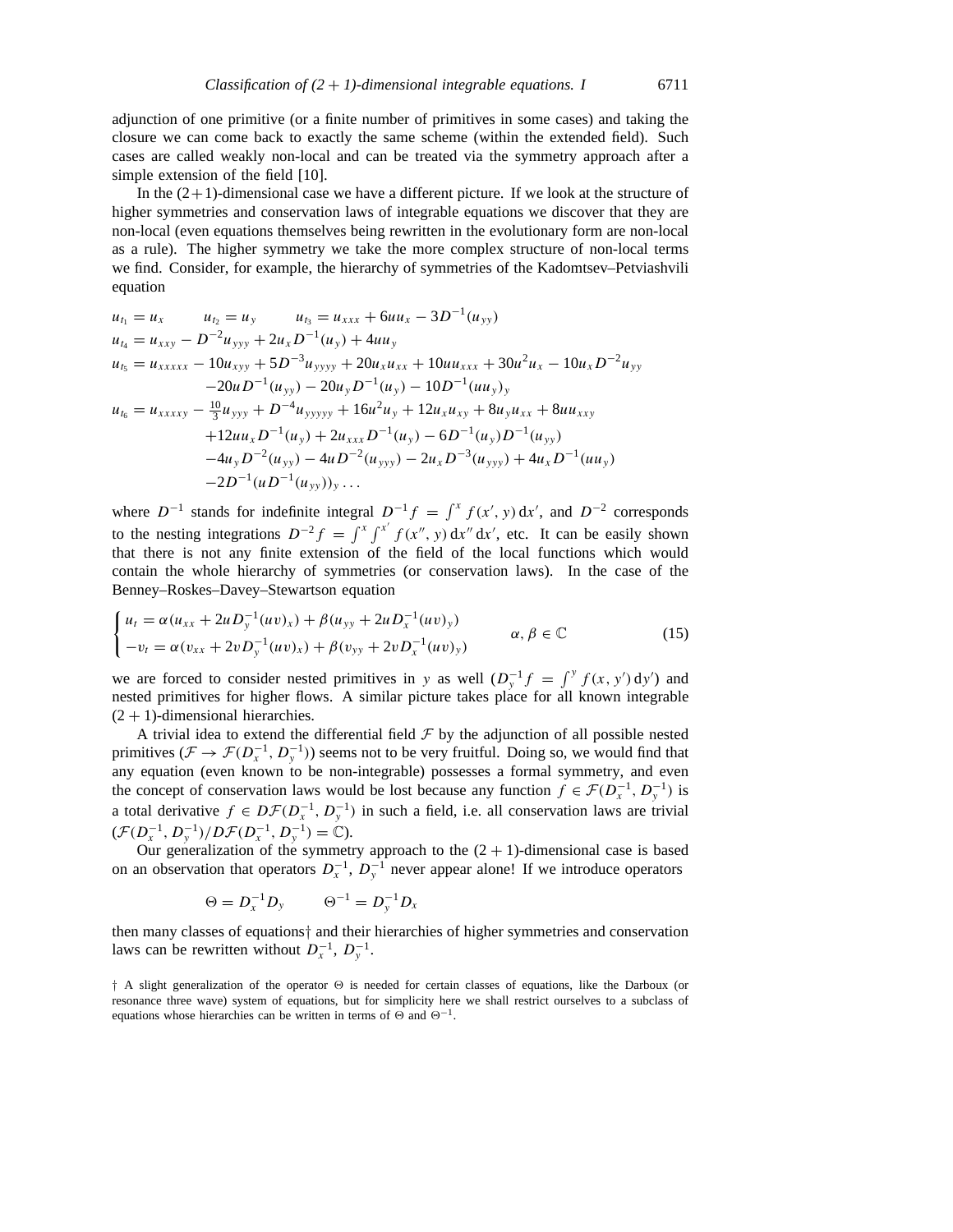#### 6712 *A V Mikhailov andRIYamilov*

The previously mentioned Kadomtsev–Petviashvili (KP) equation and (15) together with the hierarchies of higher symmetries and conservation laws can be easily rewritten without  $D_x^{-1}$  and  $D_y^{-1}$ , using the operators  $\Theta$  and  $\Theta^{-1}$ . Many other known integrable equations including the modified KP equation

$$
u_t = u_{xxx} - 6u^2 u_x + 6u_x \Theta u + 3\Theta^2 u_x \tag{16}
$$

the  $(2 + 1)$ -dimensional generalization of the Degasperis–Magri–Pirani–Soliani equation found in [11] (2D DMPS equation)

$$
u_t = u_{xxx} - \frac{1}{2}u_x^3 + 3 e^{-u} \Theta^2 (e^u)_x - \frac{3}{2} (e^{2u} + e^{-2u} (\Theta e^u))^2 - 2 \Theta (e^{-u} \Theta e^u)) u_x \tag{17}
$$

and the Nizhnik–Veselov–Novikov equation  $(\alpha, \beta \in \mathbb{C})$ 

$$
u_t = \alpha (u_{xxx} + 3u_x \Theta^{-1}(u^2) + 3u\Theta^{-1}(uu_x)) + \beta (u_{yyy} + 3u_y \Theta(u^2) + 3u\Theta(uu_y))
$$
 (18)

fall into that class. Moreover, using the operator  $\Theta$  we can eliminate all *y*-derivatives  $(D_{y} = \Theta D_{x}).$ 

In all these listed examples, the hierarchies of symmetries and conservation laws belong to a field  $\mathcal{F}(\Theta) \supset \mathcal{F}$ , which we call the field of quasi-local functions. To define this field, let us consider a sequence of extensions of the original field *F*. Let  $\Theta \mathcal{F} = {\Theta f; f \in \mathcal{F}}$ ,  $\Theta^{-1}\mathcal{F} = {\Theta^{-1}f; f \in \mathcal{F}}$  and  $\mathcal{F}_0(\Theta) = \mathcal{F}$ . The field  $\mathcal{F}_k(\Theta)$  is defined as the closure (i.e. the field and the algebraic closure) of the union  $\mathcal{F}_{k-1}(\Theta) \cup \Theta \mathcal{F}_{k-1}(\Theta) \cup \Theta^{-1} \mathcal{F}_{k-1}(\Theta)$ . We have a filtration of fields  $\mathcal{F} = \mathcal{F}_0(\Theta) \subset \mathcal{F}_1(\Theta) \subset \mathcal{F}_2(\Theta) \subset \dots$ , and  $\mathcal{F}(\Theta) = \lim_{k \to \infty} \mathcal{F}_k(\Theta)$ . Each element of  $\mathcal{F}_k(\Theta)$  is a function of a finite number of arguments, and each argument belongs to  $\mathcal{F}_{k-1}(\Theta)$  or  $\Theta \mathcal{F}_{k-1}(\Theta)$  or  $\Theta^{-1} \mathcal{F}_{k-1}(\Theta)$ . The index *k* in  $\mathcal{F}_k(\Theta)$  indicates the maximal depth of a nesting of the operators  $\Theta^{\pm 1}$  in expressions. The derivation  $D_\nu$  in  $\mathcal{F}(\Theta)$ is represented by  $D_y = \Theta D_x$ .

*Example.* If we eliminate all the *y* derivatives in the KP hierarchy (using  $D_y = \Theta D_x$ ), we find that  $u_{t_k} \in \mathcal{F}_{k-1}(\Theta)$ . Similarly, the right-hand side functions of the modified KP and 2D DMPS equations belong to  $\mathcal{F}_2(\Theta)$ , the right-hand side functions of the Benney– Roskes–Davey–Stewartson equation belong to the extension  $\mathcal{F}_2(\Theta)$  of the differential field *F* with two indeterminates *u* and *v*.

In the field  $\mathcal{F}(\Theta)$  the notion of conservation laws makes sense, since the factor  $\mathcal{F}(\Theta)/D\mathcal{F}(\Theta)$  is non-trivial. A function  $\rho \in \mathcal{F}(\Theta)$  is called a density of a conservation law if there exists *σ* ∈ *F*( $\Theta$ ) such that *ρ<sub>t</sub>* = *D*(*σ*). Usual 'gradient' definitions  $(\rho_t = D_x(j_x) + D_y(j_y))$  can always be transformed into this form with  $\sigma = j_x + \Theta(j_y)$ . Moreover, if  $\rho$  is a density of a conservation law, so is  $\Theta^k(\rho)$  for any k.

In conclusion of this section we would like to mention that the linearizations of integrable  $(2+1)$ -dimensional equations belong to  $\mathcal{F}(\Theta)$ . This fact follows from the results of Zakharov and Shulmann [12]. They have shown that the dispersion laws of integrable equations must satisfy certain constraints which imply that the linear part of such equations can always be written in terms of quasi-local functions. Here we go much further, namely, we assert that nonlinear  $(2 + 1)$ -dimensional integrable equations, their symmetries and conservation laws can also be expressed in terms of (properly defined) quasi-local functions.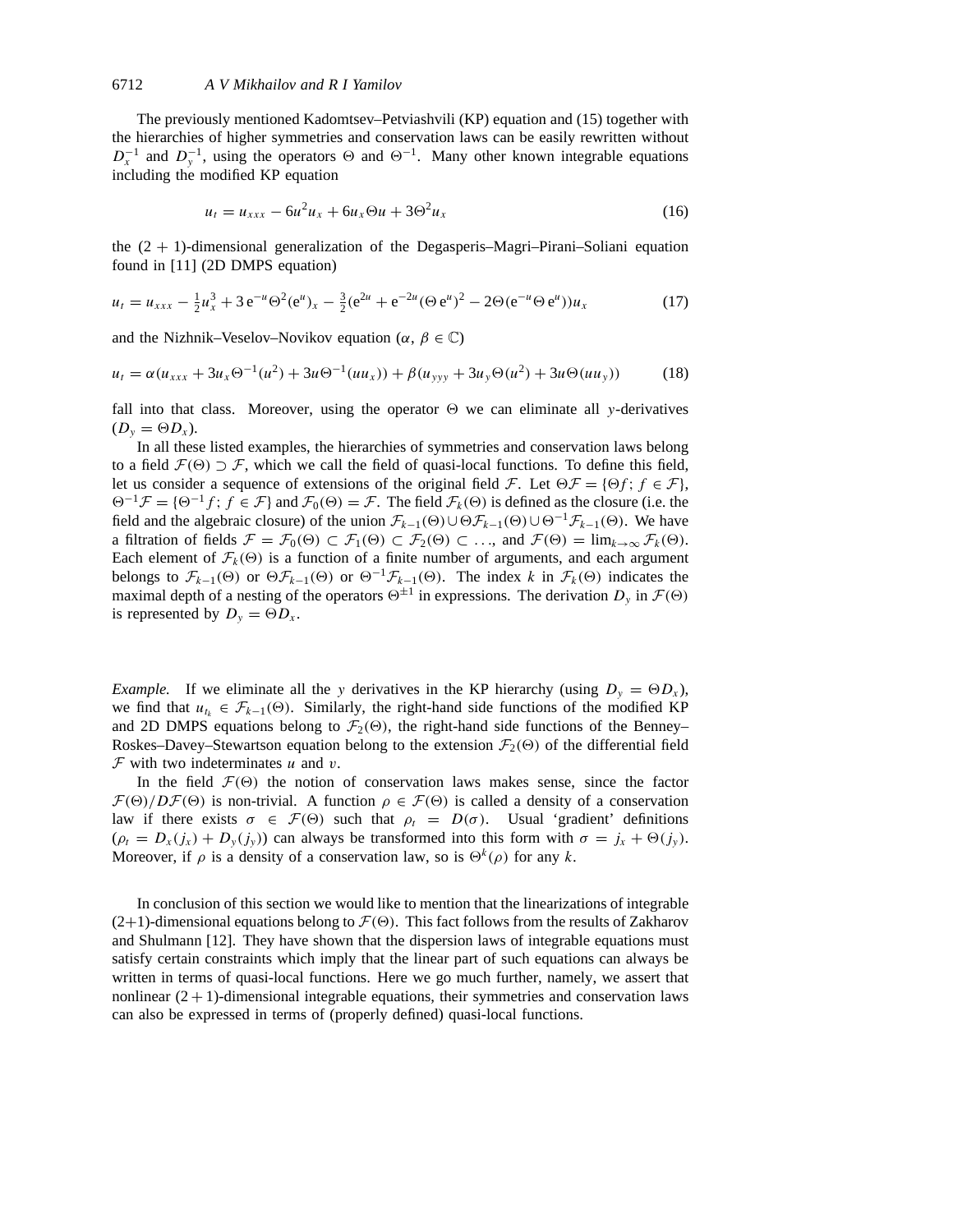# **4. Integrability conditions in the**  $(2 + 1)$ **-dimensional case**

The definition of the symmetries of  $(2 + 1)$ -dimensional equations is exactly the same as in the  $(1+1)$ -dimensional case (3), but the Frechet derivative now becomes a pseudodifferential operator

$$
f \to f_* = \sum_{n \leq m} f_n D^n \qquad f_n = \sum_{s=-k_n}^{k_n} f_{ns} \Theta^s \qquad f_n, f_{ns} \in \mathcal{F}_{k_n}(\Theta). \tag{19}
$$

Let us define a ring  $\mathcal{R}{D}$ ;  $\Theta$ } of formal (pseudodifferential) operators of the form

$$
A = a_p D^p + a_{p-1} D^{p-1} + \dots + a_0 + a_{-1} D^{-1} + \dots
$$
 (20)

where coefficients *an* are *quasi-local operators*

$$
a_n = \sum_{s=-k_n}^{k_n} a_{ns} \Theta^s \qquad a_{ns} \in \mathcal{F}_{k_n}(\Theta). \tag{21}
$$

A set of quasi-local operators we denote by  $\mathcal{R}\{\Theta\}$ . The multiplication law in  $\mathcal{R}\{D; \Theta\}$  is uniquely defined by (8),  $D \cdot \Theta = \Theta \cdot D$ , and

$$
\Theta \cdot a = a\Theta - (D(a)\Theta - \Theta(D(a)))D^{-1} + (D^2(a)\Theta - \Theta(D^2(a)))D^{-2} - \cdots. \tag{22}
$$

Under this multiplication,  $\mathcal{R}{D; \Theta}$  becomes an associative ring (later we shall usually omit the  $\cdot$ ). The degree of *A* is equal to *p*, i.e. the maximal exponent of *D*. Formal operators of zero and negative degree form a subring  $\mathcal{R}_\text{-}{D}$ ;  $\Theta$ }  $\in \mathcal{R}{D}$ ;  $\Theta$ }. The product of quasi-local operators belongs to  $\mathcal{R}_{-} \{D; \Theta\}.$ 

We shall assume that the right-hand side  $K$ ,  $K_n$  of equation (1) and its higher symmetry (2) belong to  $\mathcal{F}(\Theta)$ , then Frechét derivatives of K,  $K_n$  belong to  $\mathcal{R}{D;\Theta}$ . As before, orders of (1) and the symmetry (2) coincide with  $\deg K_*$  and  $\deg K_{n*}$ . The definition of a formal symmetry remains the same (see (9)) with *L* belonging to  $\mathcal{R}{D; \Theta}$ . It is easy to see that the existence of a symmetry  $K_N$  of order N implies the existence of a formal symmetry  $L = (K_N)_*$  of the same order. As in the  $(1+1)$ -dimensional case, the solvability conditions of equation (10) for coefficients of *L*, provides us with integrability conditions for the PDE expressed in terms of the coefficients of *K*∗.

Conditions of existence of a formal symmetry provide us with conditions of integrability. The conditions look very similar to the one-dimensional case. As an example we shall study equations of the form

$$
u_t = u_{xxx} + g(u, u_x; \Theta, \Theta^{-1}) \qquad g(u, u_x; \Theta, \Theta^{-1}) \in \mathcal{F}(\Theta)
$$
 (23)

which contains the KP, modified KP, 2D DMPS and Nizhnik–Veselov–Novikov equations, etc. The Frechet derivative of the right-hand side of the equation is of the form ´

$$
g_* = D^3 + g_1 D + g_0 + g_{-1} D^{-1} + \cdots
$$

where  $g_k \in \mathcal{R}\{\Theta\}$  are quasi-local operators

$$
g_k = \sum g_{km} \Theta^m \qquad g_{km} \in \mathcal{F}(\Theta).
$$

In this case a first few integrability conditions have a form very similar to the onedimensional case (14).

*Proposition 1.* Equation (23) has a formal symmetry:

(i) of order six iff

$$
\frac{\partial g_1}{\partial t} \in [D, \mathcal{R}\{\Theta\}]
$$
 (24)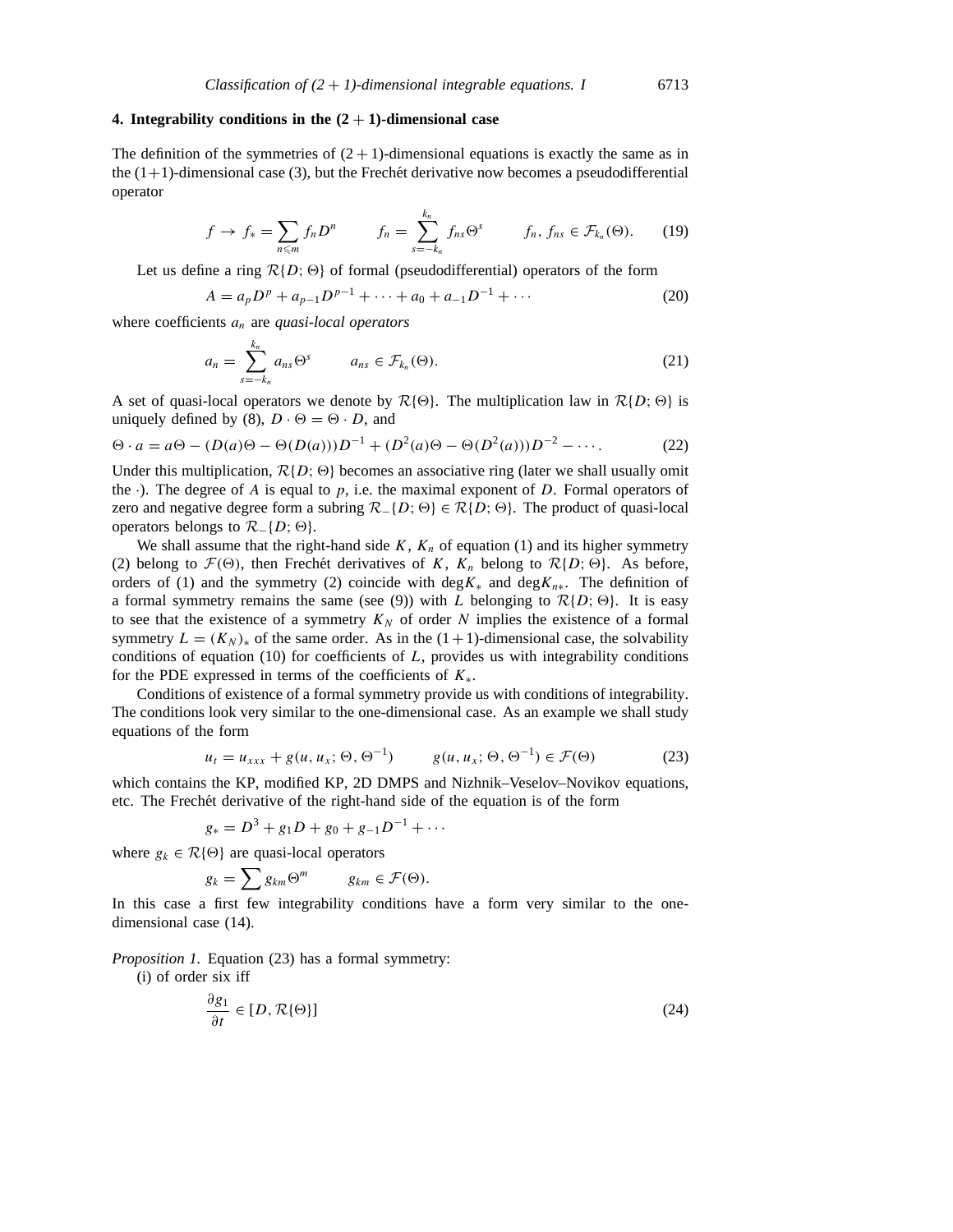i.e.  $\exists \sigma_1 = \sum$ *m*  $\sigma_{1m}\Theta^m$  such that  $\sum$ *m*  $D(\sigma_{1m})\Theta^m = \frac{\partial g_1}{\partial t}$ 

(ii) of order seven iff it has a formal symmetry of order six and

$$
\frac{\partial g_0}{\partial t} \in [D, \mathcal{R}\{\Theta\}]
$$
\n(25)

(iii) of order eight iff it has a formal symmetry of order seven and

$$
\frac{\partial}{\partial t}(\sigma_1 + 3g_{-1}) + [\sigma_1, g_1]_{-1} \in [D, \mathcal{R}\{\Theta\}].
$$
\n(26)

In (26) we denote by  $[\sigma_1, g_1]_{-1}$  the coefficient at  $D^{-1}$  in the commutator

$$
[\sigma_1, g_1] = [\sigma_1, g_1]_{-1} D^{-1} + [\sigma_1, g_1]_{-2} D^{-2} + [\sigma_1, g_1]_{-3} D^{-3} + \cdots
$$

of quasi-local operators  $\sigma_1$  and  $g_1$ .

Similar to the one-dimensional case, one can define a formal conservation law (a formal operator  $R \in \mathcal{R}{\Theta}$  which satisfies the same equation (12)), orders of a conserved density and formal conservation law, etc. Also, one can prove that if there exists a conservation law with a density of order *N*, then there exists a formal conservation law of order *N* − deg*K*∗.

*Proposition 2.* Equation (23) has a formal conservation law of order four iff

$$
g_0 \in [D, \mathcal{R}\{\Theta\}].
$$
 (27)

Similar to the one-dimensional case, it is not difficult to obtain conditions (criteria) for the existence of formal symmetries of orders nine, ten, *...* and of formal conservation laws of orders five, six, *...*, but they look more complicated and will not be used in this paper. The integrability conditions have the form  $\varphi \in [D, \mathcal{R}{\Theta}]$  where  $\varphi$  is a given quasi-local operator. One can analyse such conditions using properly defined variational derivatives and successive application of the Frechet derivatives.

For example, in the case of the modified Kadomtsev–Petviashvili equation (16) we have

$$
g_1 = -6u^2 + 6\Theta(u) + 3\Theta^2
$$
  
\n
$$
g_0 = -12uu_1 + 6u_1\Theta \qquad g_{-1} = 0.
$$

It follows from (24) that *g*<sup>1</sup> should be a density of a conservation law, and indeed  $(g_1)_t = D(\sigma_1)$  where

 $\sigma_1 = 6u_1^2 - 12uu_2 + 18u^4 - 36u^2\Theta u + 18(\Theta u)^2 + 6\Theta u_2 - 18\Theta^2(u^2) + 18\Theta^3 u.$ 

Conditions (25) and (27) are satisfied, since the coefficient  $g_0$  is a total derivative itself

$$
-12uu_1 + 6u_1\Theta = [D, -6u^2 + 6u\Theta].
$$

Condition (26) gives the next conservation law of order two with the density  $\sigma_1$  (the term  $[\sigma_1, g_1]_{-1} = 6D(\sigma_1)\Theta^2 - 6D(\Theta(\sigma_1))\Theta$  is a total derivative itself and therefore can be omitted).

In the case of the 2D DMPS equation (17), the first condition (24) gives a conservation law of order 2, the second condition is trivially satisfied because the corresponding  $g_0$  is a total derivative (in accordance with proposition 2), condition (26) gives us a conservation law of order 4.

Thus, if we start with an integrable equation, then the solvability conditions for a formal symmetry provide us with conservation laws of the equation. Like the  $(1 + 1)$ -dimensional case, these conditions may serve as a test for integrability and help to isolate integrable